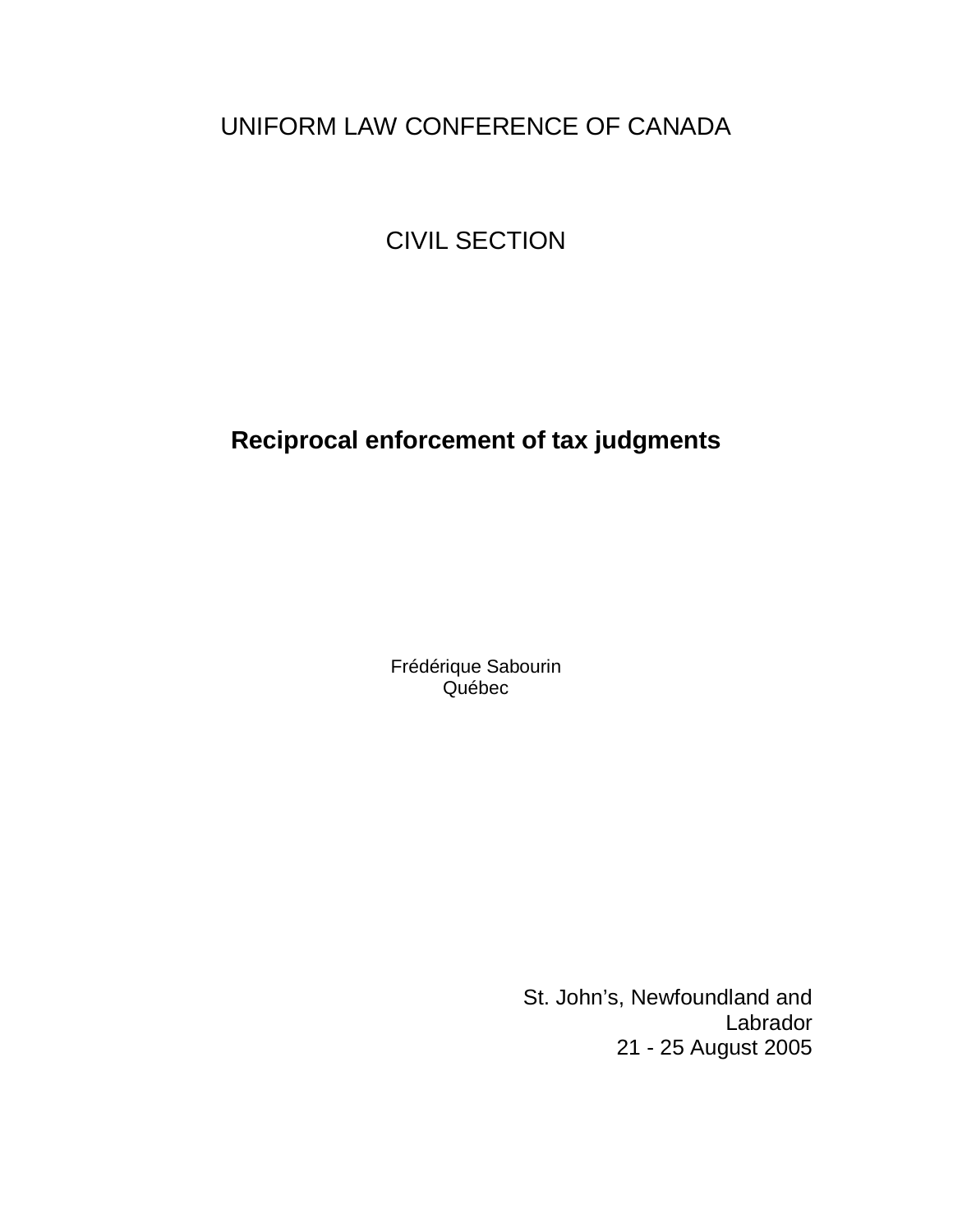[1] The Uniform Enforcement of Canadian Judgments Act and the Uniform Enforcement of Canadian Judgments and Decrees Act do not expressely provide for the exclusion of tax judgments and orders, as opposed to the *Enforcement of* Foreign Judgments Act.<sup>1</sup>

[2] The Reciprocal Enforcement of Tax Judgments Act (see Annex I) adopted in 1965 by the Uniform Law Conference of Canada was revised in 1966 and repealed in 1980. The statute was never enacted in the Canadian provinces or territories.

[3] As a consequence, while Québec collects its own taxes and on occasion relies on tax judgments, it is the federal government that performs this task for the other provinces and territories through Canadian intergovernmental agreements; tax judgments are given by the Federal Court and therefore are enforceable throughout Canada.

[4] The Civil Code of Québec contains a provision (art. 3162) allowing for enforcement of tax judgments from the other Canadian provinces and territories. It reads as follows:

3162. A Québec authority recognizes and enforces the obligations resulting from the taxation laws of foreign countries in which the obligations resulting from the taxation laws of Québec are recognized and enforced.

[5] That article broadens the scope of an article in the Code of Civil Procedure originating in 1965 but since repealed. That article 21 CCP read as follows:

21. The courts of the province shall recognize and enforce the obligations resulting from the taxation laws of another Canadian province in which the obligations resulting from the taxation laws of Québec are recognized and enforced.

[6] In contrast, however, the various provincial and territorial tax statutes do not contain specific provisions dealing with reciprocal enforcement of tax judgments and orders.

[7] Article 3162 of the Civil Code therefore has become a dead letter and tax judgments and orders in Québec cannot be enforced in the other Canadian provinces and territories unless the uniform statutes encompass tax judgments

1

Section 3. This Act does not apply to foreign judgments

<sup>(</sup>*a*) for the recovery of taxes; […]

<sup>(</sup>*e*) for the recovery of monetary fines or penalties; […].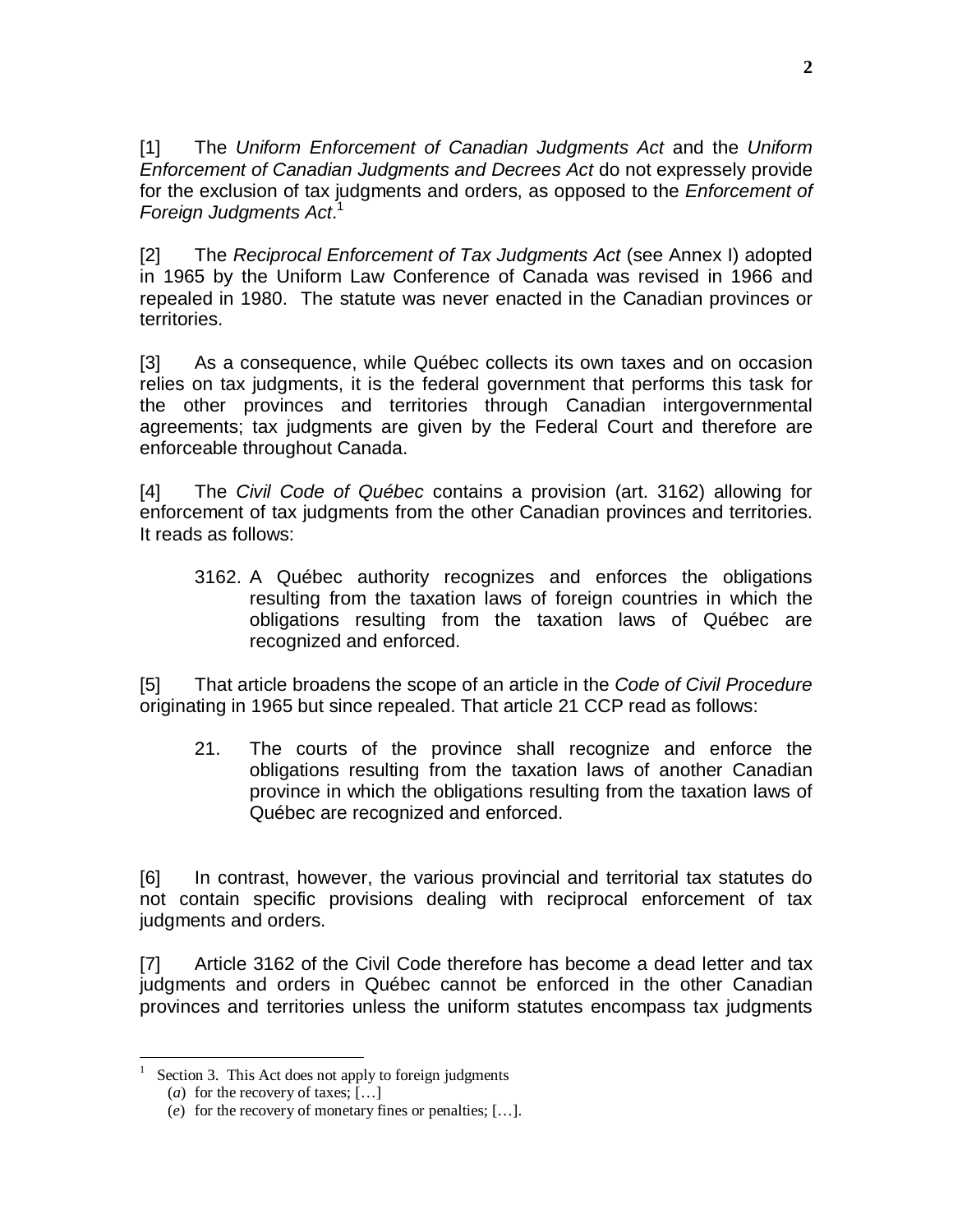and orders, or unless harmonized and uniform reciprocity provisions have been enacted.

### **1- Should the uniform statutes include or exclude such judgments and orders?**

[8] Traditionally under both common law and civil law, foreign judgments given in tax and fiscal matters are not recognized and enforced.<sup>2</sup> The judgments are considered to be exclusively territorial and thus limited to the jurisdiction of the legal system giving them. Furthermore, the exclusion of tax judgments from the uniform statutes on the enforcement of Canadian judgments and orders is no doubt implied via the section 1 reference to "civil proceeding".<sup>3</sup> And because reciprocity is an exceptional regime, it could be a significant factor. The uniform statutes have, however, abandoned this condition.

[9] For all these reasons, it would not appear advisable to include tax judgments and orders in the uniform statutes on the enforcement of Canadian judgments and orders. On the other hand, it could be useful to specifically exclude them for the sake of transparency and legal soundness.

## **2- Should harmonized and uniform reciprocity provisions be drafted?**

[10] In light of the problems raised in this note, it would perhaps be appropriate to recommend the Conference revive the Reciprocal Enforcement of Tax Judgments Act (see Annex I), amending it as necessary and providing for a French version.

### **Recommendation**:

[11] The Uniform Enforcement of Canadian Judgments Act and the Uniform Enforcement of Canadian Judgments and Decrees Act should be amended to expressly exclude tax judgments and orders from their respective areas of application.

<sup>2</sup> See the comment under section 3 of the *Uniform Enforcement of Foreign Judgments Act*: "This list accords with the traditional list of exceptions to enforcement of foreign judgments in Canada (taxes, penalties)."

<sup>3</sup> See, for example, the definition of judgment in section 1 of the *Uniform Enforcement of Canadian Judgments Act*:

<sup>&</sup>quot;Canadian judgment" means

<sup>(</sup>*a*) a final judgment or order made in a civil proceeding by a court of a province or territory of Canada other than [enacting province or territory],

<sup>(</sup>*b*) a final order that is made in the exercise of a judicial function by a tribunal of a province or territory of Canada other than [enacting province or territory] and that is enforceable as a judgment of the superior court of unlimited trial jurisdiction of the province or territory where the order was made,"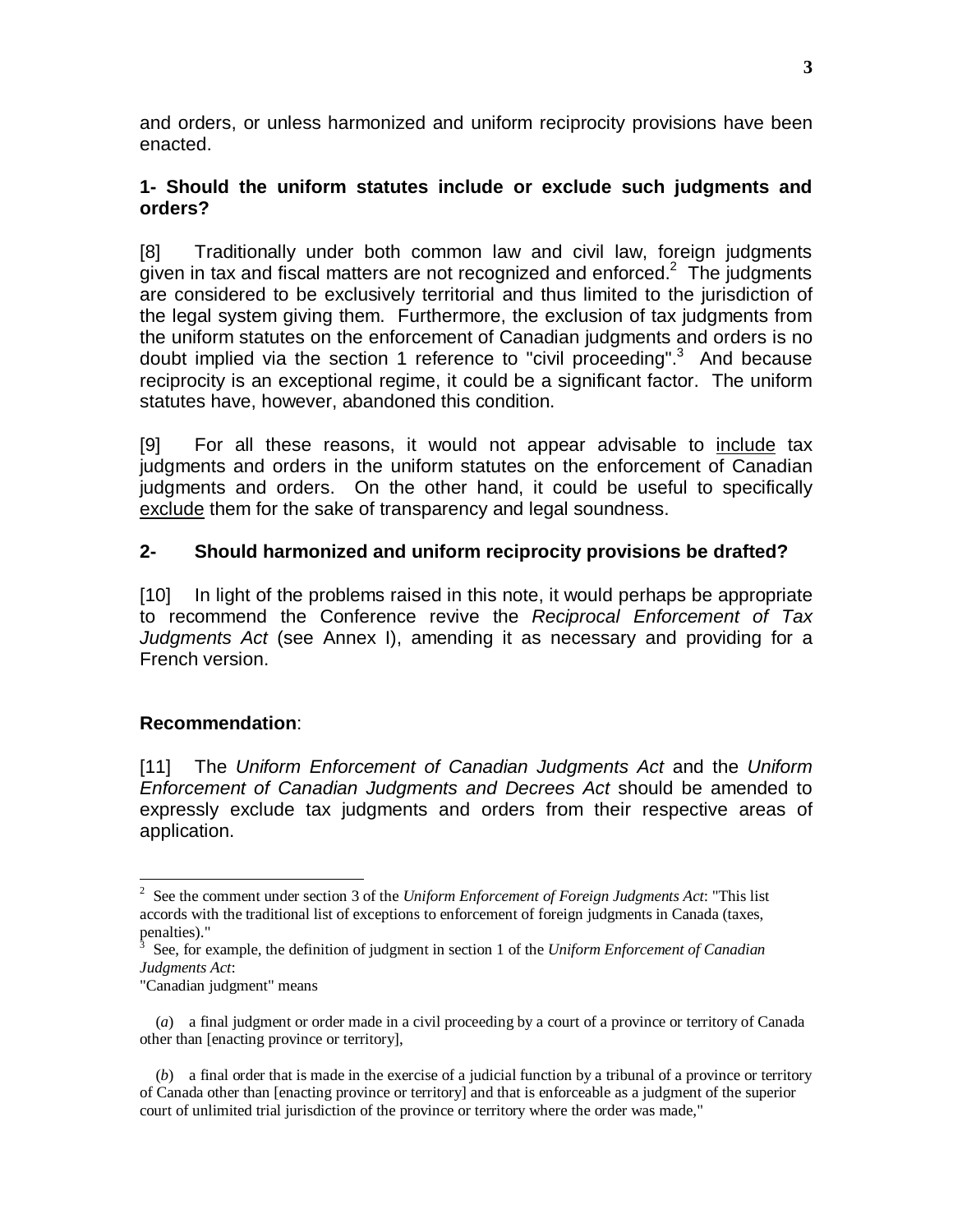[12] The Reciprocal Enforcement of Tax Judgments Act (see Annex I), should be revived, amended as necessary and accompanied by a French version.